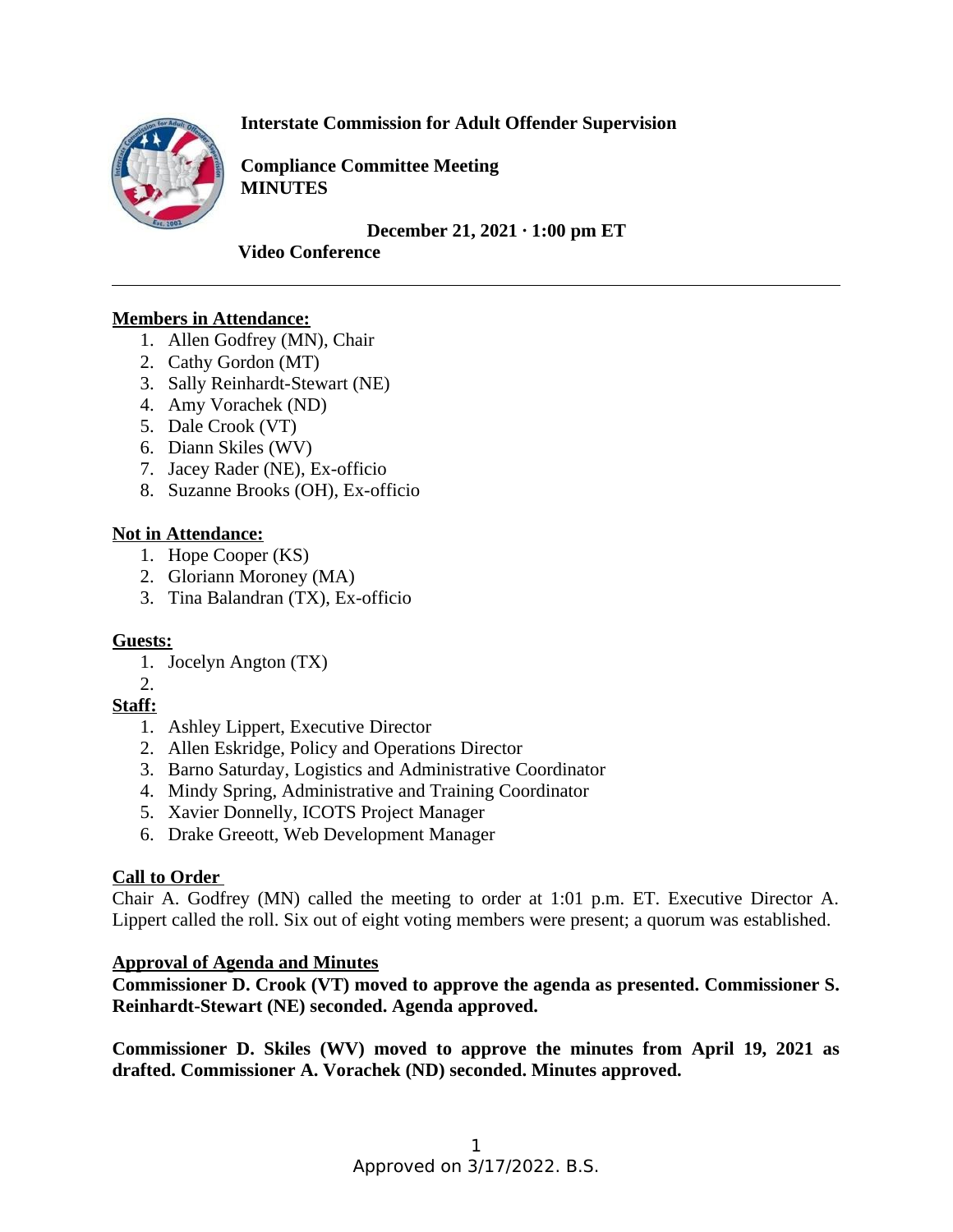### **Discussion**

*Compliance Committee FY 2022 Goals:* The committee reviewed its current goals:

- 1. Continue to review compliance issues and make fair and consistent recommendations if necessary.
- 2. Meet and review compliance issues within 30 days of an Executive Committee referral.
- 3. Develop processes to enhance proactive compliance by monitoring trends and working collaboratively with other committees.

**Commissioner D. Crook (VT) moved to discuss adding a new goal -** *Develop processes for improving dashboard outcomes***. Commissioner C. Gordon (MT) seconded. Motion passed.** 

Chair A. Godfrey (MN) stated that the committee's current goals were broad and proposed including a new and specific goal to define the committee's framework on annual basis. He suggested adding *Develop processes for improving dashboard outcomes* goal to develop processes for review the other dashboards outcomes and changes to improve compliance among the states.

DCA S. Brooks (OH) supported the new goal. She noted that based on the DCA Dashboard Program's results that the DCA Liaison Committee rolled out last year, states could improve on their processes and data.

## **Commissioner A. Vorachek ((ND) moved to add** *Goal #4 Develop processes for improving dashboard outcomes* **to FY 2022 goals. Commissioner D. Crook (VT) seconded. Motion passed.**

*Develop and recommend process for review and modifying dashboard outcomes:* Chair A. Godfrey (MN) noted that from 2002 to 2009, the Commission worked to define standards for the performance of annual compliance assessments and audits centered on receiving and sending state roles and responsibilities. With the implementation of ICOTS and the resulting data standardization in 2009, the Commission was able to assess state performance on five identified areas of import:

- 1. states allowing offenders to reside in other states without permission;
- 2. states failing to send transfer packets after providing reporting instructions;
- 3. states failing to retake offenders or issue warrants;
- 4. states failing or slowly responding to requests for reporting instructions; and,
- 5. states failing or slowly responding to transfer requests.

Accordingly, the Commission adopted administrative policy 05-2009 *Compliance Audit Policy and Standards* to independently assess how member states efficiently managed the transfer process in compliance with rules and concerning Commission goals.

Chair A. Godfrey (MN) noted that the Commission had matured and many states compliance rates were over 90%. He asked the committee about areas in need of future dashboard assessments, as well as their frequency for monitoring and notice needed to inform Commissioners.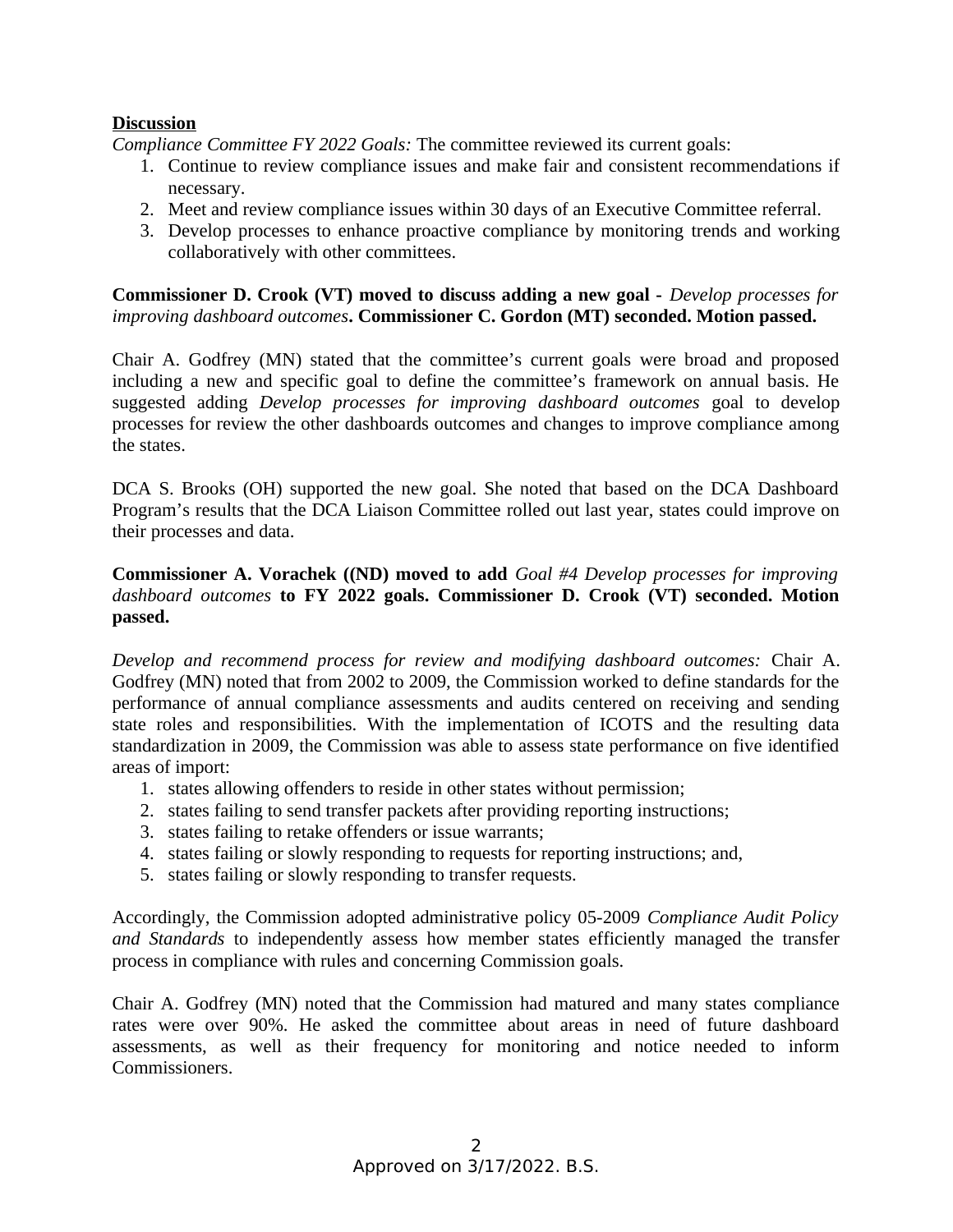Commissioner D. Crook (VT) suggested the Commission focus their future assessments on problem areas discovered during the previous assessments as well as the compliance dashboard results.

Commissioner S. Reinhardt-Stewart (NE) recommended focusing on currently assessed standards and potentially adding a few more.

Chair A. Godfrey (MN) suggested reviewing past complaints, elements from previous audits, dashboard results, as well as surveying DCAs to determine potential problem areas.

DCA S. Brooks (OH) noted that the DCA Liaison Committee could name some problem areas based on the results of the DCA Dashboard program.

Chair A. Godfrey (MN) asked DCA Liaison Committee Chair S. Brooks (OH) to help establish the DCA survey's framework.

The committee reviewed a list of potential areas for compliance review based on previous audits and rule requirements prepared by the national office:

- Case Acceptance and Rejections Establish a standard for outgoing acceptance rates. Standardized rejection justifications to facilitate dashboard reporting that tracks justifications by individual officers.
- Standardization option would require ICOTS change Facilitating easier categorization and subsequent analysis. Standardized responses could be correlated against other factors or used to review training, facilitating potential efficiency gains for programs with large numbers of rejection yet subsequent acceptance.
- Notice of Departure Rule 4.105(a) At the time of offender departure from the sending state resulting from the transfer of supervision or reporting instructions, sending state to send notice of departure.
- Notice of Arrival Rule 4.105(b) Following the transfer of supervision or reporting instructions, the receiving state must transmit NOA to reflect a physical change of custody.
- ICOTS Data Integrity Identification and correction of duplicate offender files, empty cases, and cases requiring move, delete, or other action. Offender Photo Audit includes the use of image recognition and proprietary tools.
- ICOTS User Role Administration Per ICOTS Privacy Policy, states are required to maintain active (within 12 months) user databases.
- Offender Demographic Data ICOTS Privacy Policy states that data will be accurate, current, and complete (as possible). States must make reasonable efforts to delete bad information no later than 30 days from learning of errors making the information unreliable.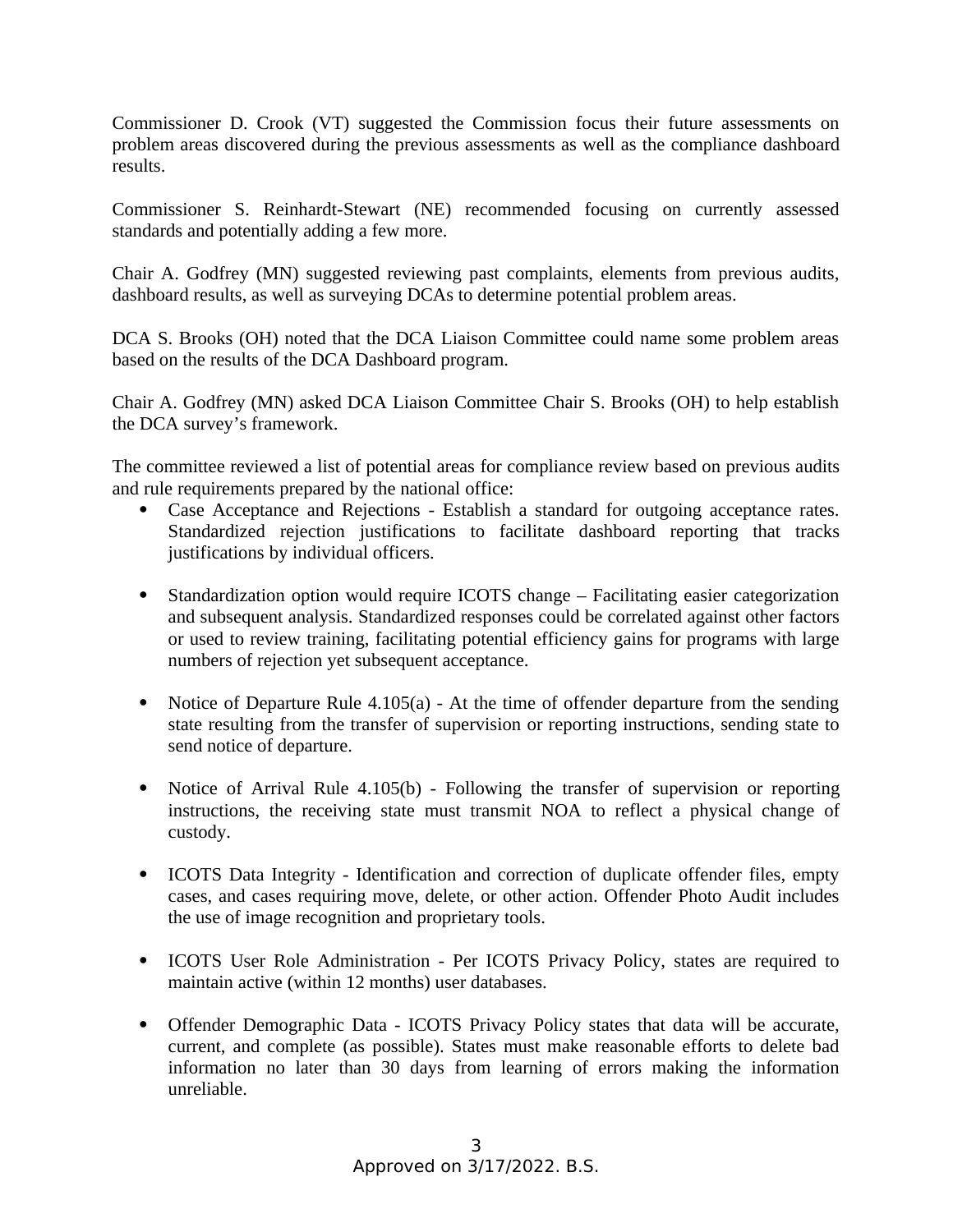- Warrant Status: Absconders Within 15 days of receipt of an absconder violation report and case closure, sending state must issue a warrant and, following apprehension, file a detainer.
- Time Allowed for Retaking Dashboard created to reflect the number of offenders awaiting retaking by periods (>30 days from OVR Response, <30&60>, >60 days from OVR Response. An audit standard could emerge from an analysis of these periods where a national trend may emerge.

### **Commissioner D. Crook (VT) moved for the Compliance Committee to review trends, recommend compliance dashboards modifications, and provide implementation timeframe. The review will include the DCA survey, past compliance audit results, and past state complaints. Commissioner C. Gordon (MT) seconded. Motion passed.**

*Recommendations for current and new dashboard outcomes including acceptance rates*: Chair A. Godfrey (MN) noted that based on the findings of the FY21 compliance assessment of states acceptance and rejection cases for transfers, the acceptance rate had improved minimally since the last case assessment in FY16. The verification of transfer plans and insufficient justifications remained the top concern for both mandatory and discretionary transfers.

He asked the committee whether the current assessment benchmark was appropriate. He added that it could be beneficial to see the other states and the nationwide rates of the discretionary and mandatory cases to compare one state's progress with the others.

The committee agreed on the benefit of adding the national average to this compliance dashboard.

Commissioner D. Crook (VT) noted the difficulty of setting benchmark for discretionary cases adding that there were situations where the receiving states simply could not comply with the supervision requirements in transfer applications.

## **Commissioner C. Gordon (MT) moved to add the acceptance rates for incoming and outgoing cases to the compliance summary and quarterly emails to commissioners. Commissioner D. Skiles (WV). Motion passed.**

Executive Director A. Lippert noted that states should focus on review and quality of their outgoing cases. Since there were minimum changes since 2016 audit, she suggested establishing a benchmark to direct states behavior toward compliance.

Chair A. Godfrey (MN) suggested to gather more audit data and postpone the second part of this agenda item *Recommendations for new dashboard outcome* until a future meeting.

*Compliance Committee's vice chair:* Chair A. Godfrey (MN) tabled the discussion of adding a vice-chair to the committee.